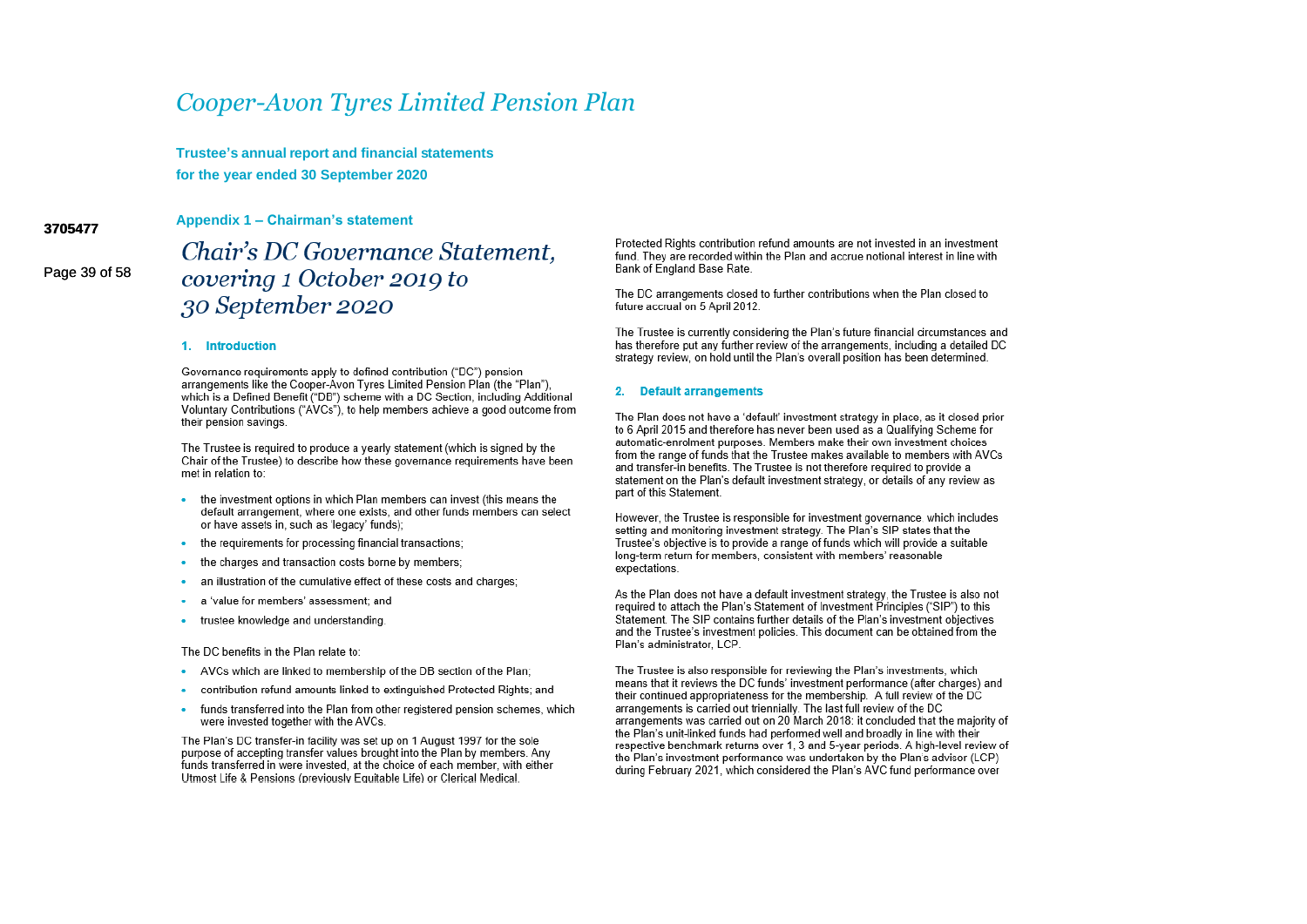Trustee's annual report and financial statements for the year ended 30 September 2020

### Appendix 1 - Chairman's statement continued

the Plan year and has confirmed that funds have generally performed in line with the respective sector benchmarks.

Page 40 of 58 The Trustee will continue to monitor the Plan's DC investments on a periodic basis to ensure they remain appropriate for the Plan's membership. The Trustee remains satisfied that the investment options are appropriate for the majority of the Plan's membership. However, the Trustee is currently assessing the Plan's financial future and has therefore put the review of the Plan's DC arrangements on hold until the Plan's future has been decided. In the meantime, any consistent investment underperformance will be flagged by the Plan's advisors to the Trustee, which will take any appropriate action.

3705477

#### 3. Requirements for processing core financial transactions

The processing of core financial transactions is carried out by the Plan's thirdparty administrator, LCP, in conjunction with the DC providers. Core financial transactions include (but are not limited to):

- processing of transfers out of the Plan:
- transfers of assets between different investments within the Plan; and
- payments to members / beneficiaries.

The Trustee has received assurance from LCP that there are adequate internal controls to ensure that the Plan's core financial transactions are processed promptly and accurately.

The Plan has a service level agreement ("SLA") in place with LCP which covers the accuracy and timeliness of all core financial transactions. The key processes adopted to help it meet the SLA are as follows:

- Plan administration is dealt with by a single team at LCP which is familiar with the features of the Plan.
- LCP has a maximum ten working day SLA, with certain tasks (such as payment of death benefits), subject to a five working day turnaround. LCP has confirmed that the majority of the Plan's transactions are completed comfortably within the ten-day maximum.
- Cases are logged onto a work control tool called 'Work Manager', which automatically highlights the agreed SLAs, along with statutory/whistleblowing deadlines.
- Bank accounts are monitored by LCP's accounts team, assisted by a tool called 'Dream', which mirrors movements in and out of the Plan's bank

account. This gives the team real time confirmation as to how much money is in the account on a given date.

All DC cash movements (such as transfers out and benefit payments) are ä. subject to a vigorous three stage peer review process, to ensure their accuracy.

As the Plan has been closed for some time and there are relatively few DC members, at present few core financial transactions are carried out.

To help the Trustee monitor whether SLAs are being met, the Trustee receives regular reports. These summarise the transactions that have taken place. turnaround times and any delays against SLA or errors during the period. They also include details on LCP's performance and compliance with the SLA. These reports are reviewed at each Trustee meeting to enable the Trustee to monitor delivery against the agreed SLA. Any issues identified by the Trustee as part of its review processes are raised with LCP immediately, and steps taken to resolve any issues.

Based on its review processes, the Trustee is satisfied that over the period covered by this Statement:

- LCP (as administrator) has operated appropriate procedures, checks and controls, within agreed SLAs:
- there have been no material administration issues in relation to processing core financial transactions: and
- core financial transactions have been processed promptly and accurately to ×. an acceptable level during the Plan year.

The Trustee is comfortable that LCP has adequate internal controls in place. such as the AAF (Audit & Assurance Faculty) 01/06 accreditation which helps ensure that core financial transactions relating to the Plan are processed promptly and accurately.

#### Member-borne charges and transaction costs 4.

The Trustee is required to set out the on-going charges incurred by Plan members over the period covered by this Statement. These are annual fund management charges plus additional fund expenses, such as custody costs, but excluding transaction costs, which are also known as the total expense ratio ("TER"). The TER is paid by the members and is reflected in the unit price of the funds. The stated charges include the provider's administration charges.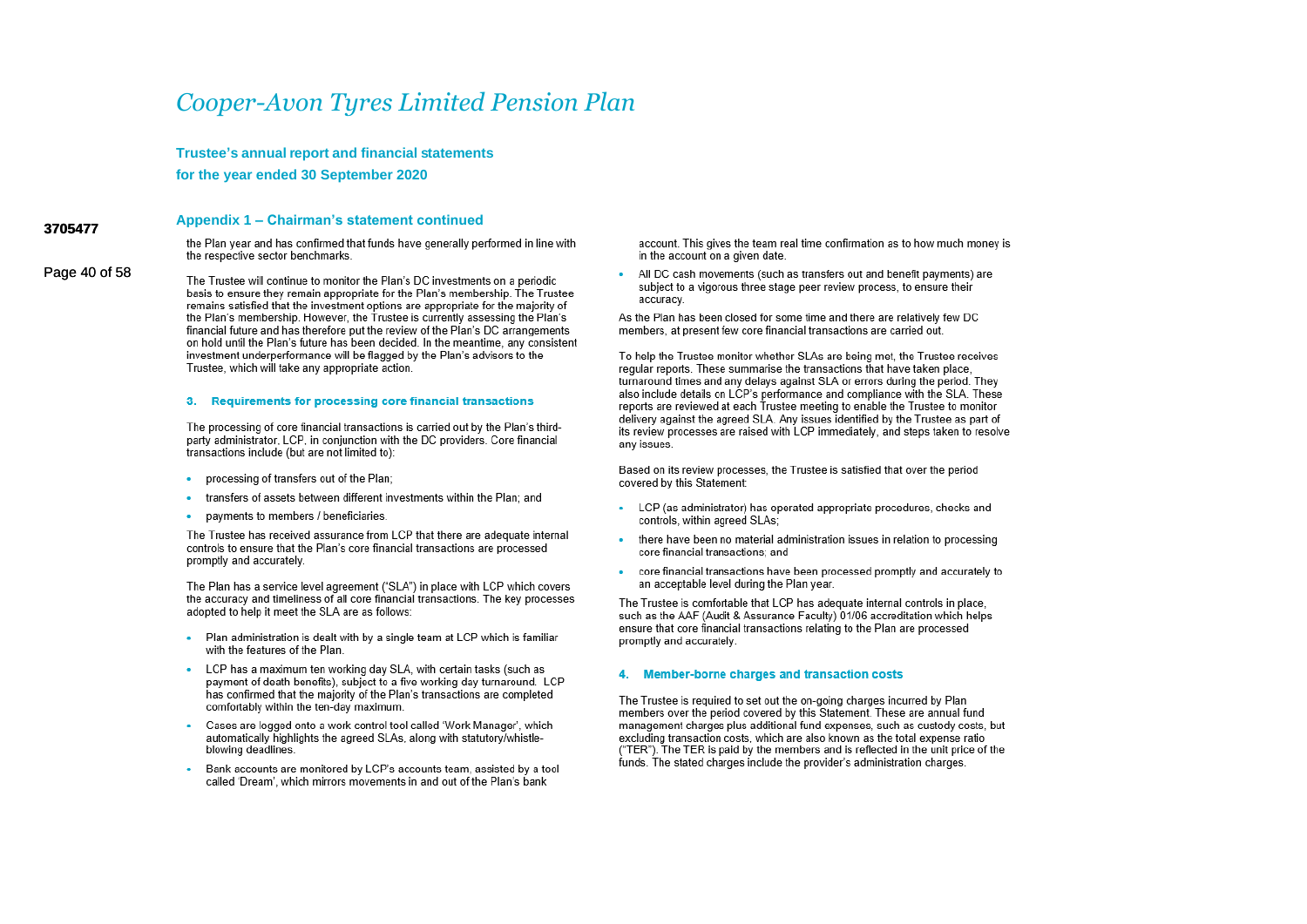**Trustee's annual report and financial statements**

**for the year ended 30 September 2020**

### **Appendix 1 – Chairman's statement continued**

**3705477 3705477** Additional costs for administration carried out by the Plan administrator have not been stated as these costs are met by the Trustee.

Page 41 of 58 The Trustee is also required to disclose transaction cost figures separately. What this means in the context of this Statement is that the transaction costs shown are those incurred when the Plan's fund managers buy and sell assets within investment funds. They are exclusive of any costs incurred when members invest in and switch between funds. Transaction costs are borne by members.

> The charges and transaction costs shown have been supplied by the Plan's current investment managers:

- ReAssure (following the sale of L&G's mature savings business to ReAssure ¥ in September 2020):
- Utmost Life & Pensions ("Utmost Life"- following the sale of Equitable Life ×. Assurance's business on 1 January 2020):
- Standard Life:
- Santander: and
- **Clerical Medical**  $\bullet$

When preparing this section of the Statement, the Trustee has taken account of the relevant statutory quidance. Due to the way in which transaction costs have been calculated it is possible for figures to be negative; since transaction costs are unlikely to be negative over the long term, the Trustee has shown any negative figure as zero.

#### **Default arrangement**

As mentioned above, there is no default arrangement in place, so there is no requirement to include details on this.

#### **Self-select options**

The level of charges for each AVC fund and the transaction costs over the period covered by this Statement are set out in the following table:

| <b>Fund name</b>                               | <b>TER</b><br>(%) | <b>Transaction costs</b><br>(%) |
|------------------------------------------------|-------------------|---------------------------------|
| Unit-linked funds                              |                   |                                 |
| Clerical Medical Balanced Pension <sup>1</sup> | 0.495             | 0.40                            |
| Clerical Medical Cautious Pension              | 0.495             | Not available                   |
| Clerical Medical Adventurous<br>Pension        | 0.495             | 0.44                            |
| Clerical Medical UK Growth                     | 0.495             | 0.53                            |
| Clerical Medical International Growth          | 0.495             | 0.86                            |
| ReAssure Managed Fund <sup>2</sup>             | 0.56              | 0.10                            |
| ReAssure European Fund                         | 0.57 <sup>3</sup> | 0.07                            |
| ReAssure Index Linked Gilt Fund                | 0.51              | 0.01                            |
| ReAssure Distribution Fund                     | 0.59              | 0.23                            |
| Utmost Life UK Equity <sup>4</sup>             | 0.75              | 0.18                            |
| Utmost Life Managed                            | 0.75              | 0.14                            |

<sup>1</sup> Clerical Medical's transaction cost data covers the period from 1 October 2019 to 30 June 2020.

<sup>3</sup> ReAssure's European Fund was previously known as the 'L&G European Fund' before the transfer from L&G to ReAssure took place. Over the Plan year, the TER has increased from 0.51% to 0.57%.

<sup>4</sup>Utmost Life funds were held by Equitable Life until 31 December 2019. They were transferred to Utmost Life & Pensions on 1 January 2020. Costs and charges for Utmost Life funds have been provided to 30 June 2020.

<sup>&</sup>lt;sup>2</sup> Following the sale of L&G's mature savings business to ReAssure in September 2020, transparent transaction cost reporting is not currently available. For completeness, the Trustee has provided last year's transaction cost reporting provided by L&G for what are now Reassure funds. The Trustee will continue to request this information from ReAssure and endeavours to provide the latest figures in next vear's DC Chair's Statement.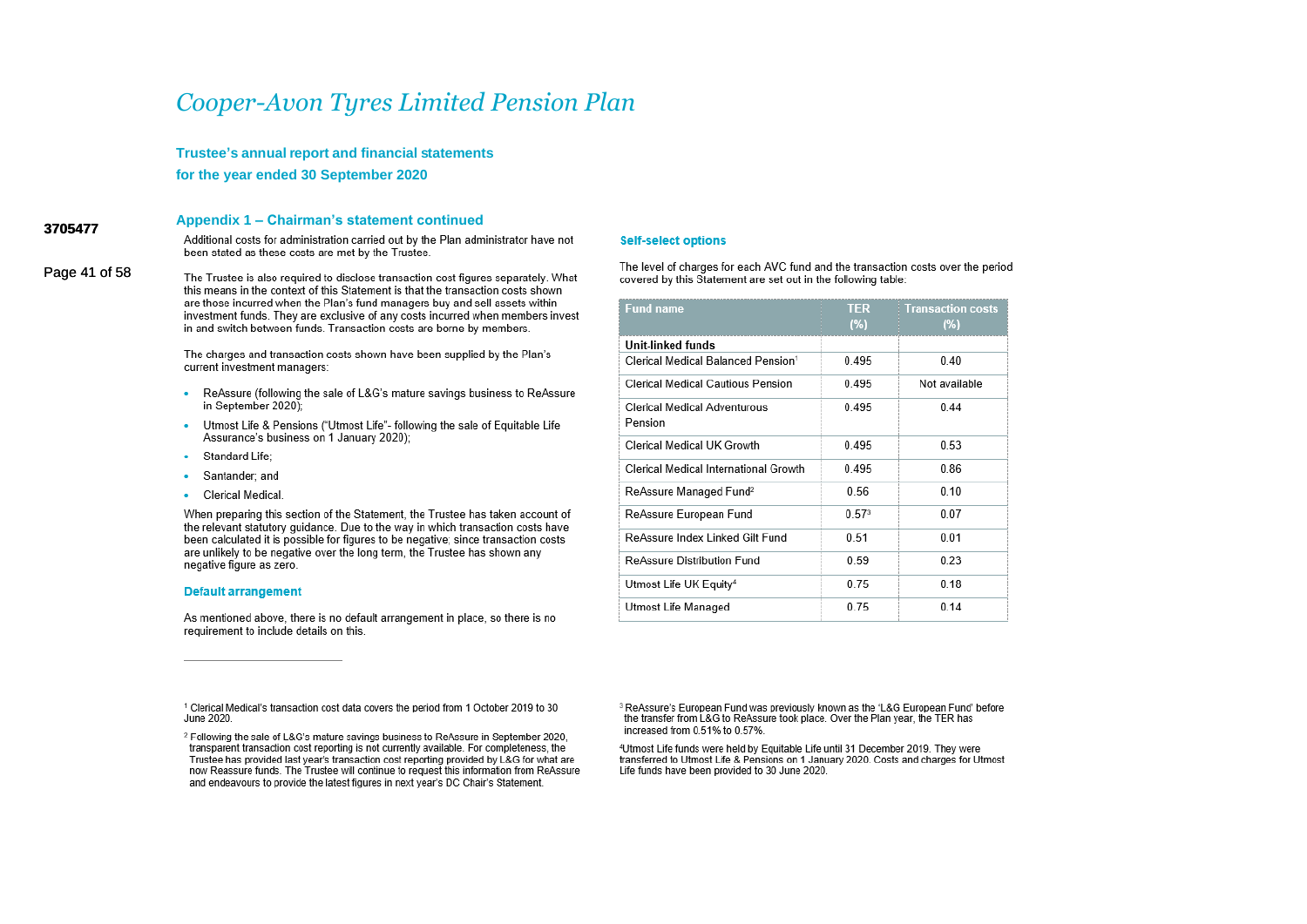**Trustee's annual report and financial statements for the year ended 30 September 2020**

#### **3705477 3705477**

### **Appendix 1 – Chairman's statement continued**

Page 42 of 58

| <b>Fund name</b>                               | <b>TER</b><br>(%)       | <b>Transaction costs</b><br>(%) |
|------------------------------------------------|-------------------------|---------------------------------|
| Utmost Life Secure Cash <sup>5</sup>           | 0.50                    | 0.00                            |
| Utmost Life Multi-Asset Moderate               | 0.75                    | 0.24                            |
| Utmost Life Multi-Asset Cautious               | 0 75                    | 0.45                            |
| Utmost UK FTSF All Share Tracker               | 0.50                    | 0.03                            |
| Utmost Global Equity                           | 0.75                    | 0.10                            |
| Utmost Money Market                            | 0.50                    | 0.00                            |
| Deposit funds                                  |                         |                                 |
| ReAssure Special Deposit Fund <sup>®</sup>     | No charges <sup>7</sup> | N/A                             |
| Santander Cash Fund                            | No charges <sup>8</sup> | N/A                             |
| With-profits funds                             |                         |                                 |
| Clerical Medical With-Profits Fund             | 100 <sup>9</sup>        | 0.33                            |
| ReAssure Legal & General With-<br>Profits Fund | No explicit<br>charge   | N/A                             |
| Standard Life With-Profits Fund                | No explicit<br>charge   | N/A                             |

#### Illustration of charges and transaction costs

- . The table below provides an illustration of the impact of charges and transaction costs on the projection of an example member's pension savings. In preparing this illustration, the Trustee has had regard to the relevant statutory guidance.
- The "before costs" figures represent the savings projection assuming an investment return with no deduction of member-borne charges or transaction costs. The "after costs" figures represent the savings projection using the same assumed investment return, but after deducting member-borne charges and an allowance for transaction costs.
- The transaction cost figures used in the illustration are those provided by the managers over the past two years, subject to a floor of zero (so the illustration does not assume a negative cost over the long term). We have used the average annualised transaction costs over the past two vears as this is the longest period over which figures were available. These should be more indicative of longer-term costs, compared to using figures over the Plan vear.
- The illustration is shown for the Utmost Life Multi-Asset Moderate Fund, since this is the arrangement in which most members are invested, as well as four funds from the Plan's self-select fund range. The four self-select funds shown in the illustration are:
	- ×. the fund with the highest before costs expected return - this is the Utmost Life Global Equity Fund.
	- the fund with the lowest before costs expected return this is the Santander Special Deposit Fund.

<sup>5</sup> On 1 January 2020 members previously invested in the Equitable Life With-Profits Fund were transferred to the Utmost Life Secure Cash Fund on a temporary basis, before being transferred into Utmost's Multi-Asset Funds within its 'Investing by Age' strategy. The transaction cost for the Secure Cash fund has been provided to 31 March 2020.

7 This is similar to a standard deposit account with a bank which earns daily interest, which means funds are not subject to explicit fees.

<sup>8</sup>This fund is a deposit / cash account which does not incur explicit charges. Santander has confirmed that members receive interest on a daily basis, currently equivalent to 0.25% per annum. (It should be noted the interest rate reduced from 0.25% to 0.1% on 19 March 2020.)

<sup>9</sup>The charges for the Clerical Medical With-Profits Funds are implicit and are allowed for in the allocation of regular bonuses on each policy. Transaction costs have been provided to 30 September 2020. The TER has remained the same since last year (1%).

<sup>&</sup>lt;sup>6</sup> With Profits members who remain beyond Normal Retirement Age are moved into this fund. It's not available as a normal self-select option.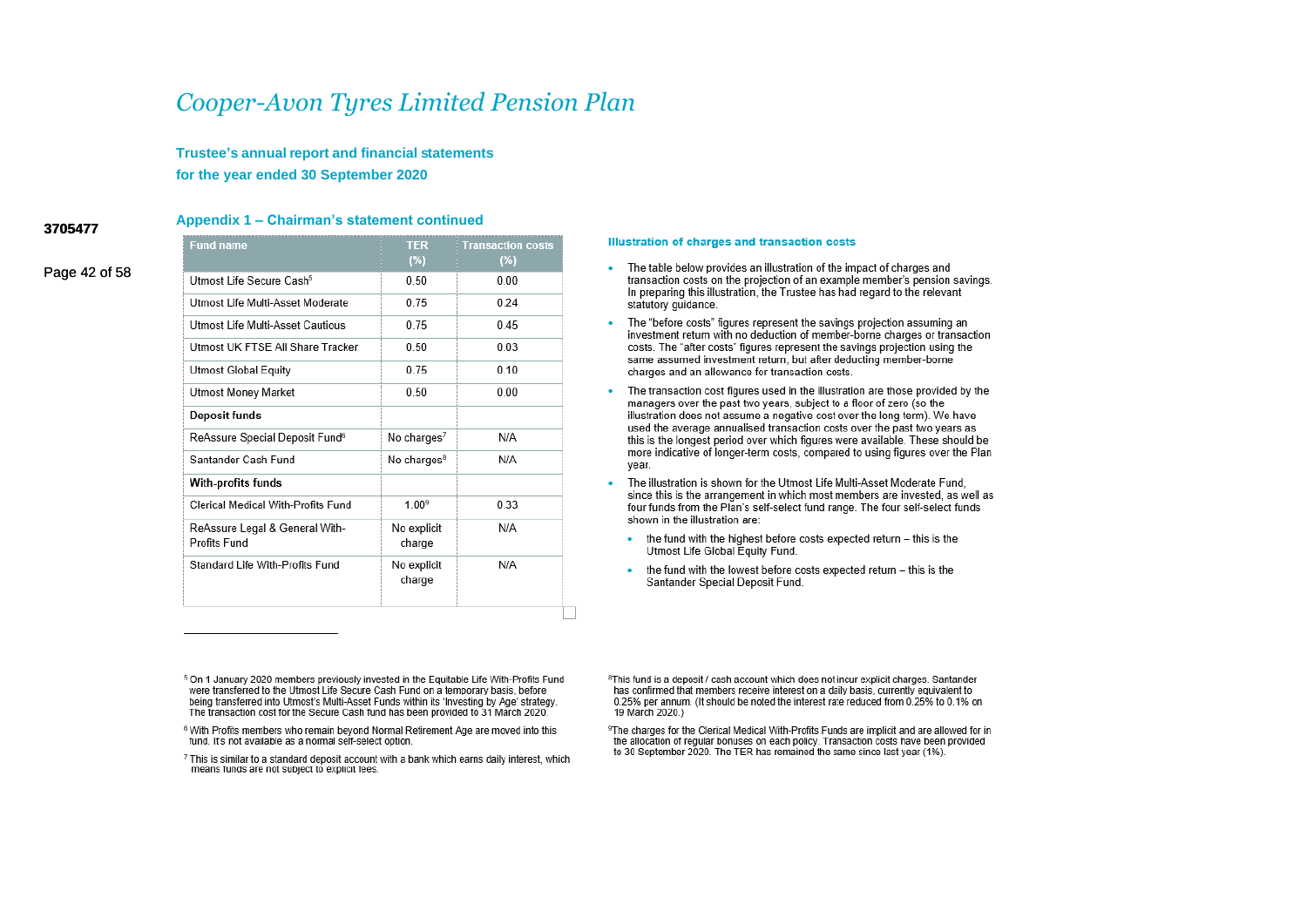**Trustee's annual report and financial statements for the year ended 30 September 2020**

**3705477 3705477**

Page 43 of 58

### **Appendix 1 – Chairman's statement continued**

- the fund with highest annual member borne costs this is the Clerical Medical With-Profits Fund.
- $\bullet$ the fund with lowest annual member borne costs - this is the Utmost Life Money Market Fund.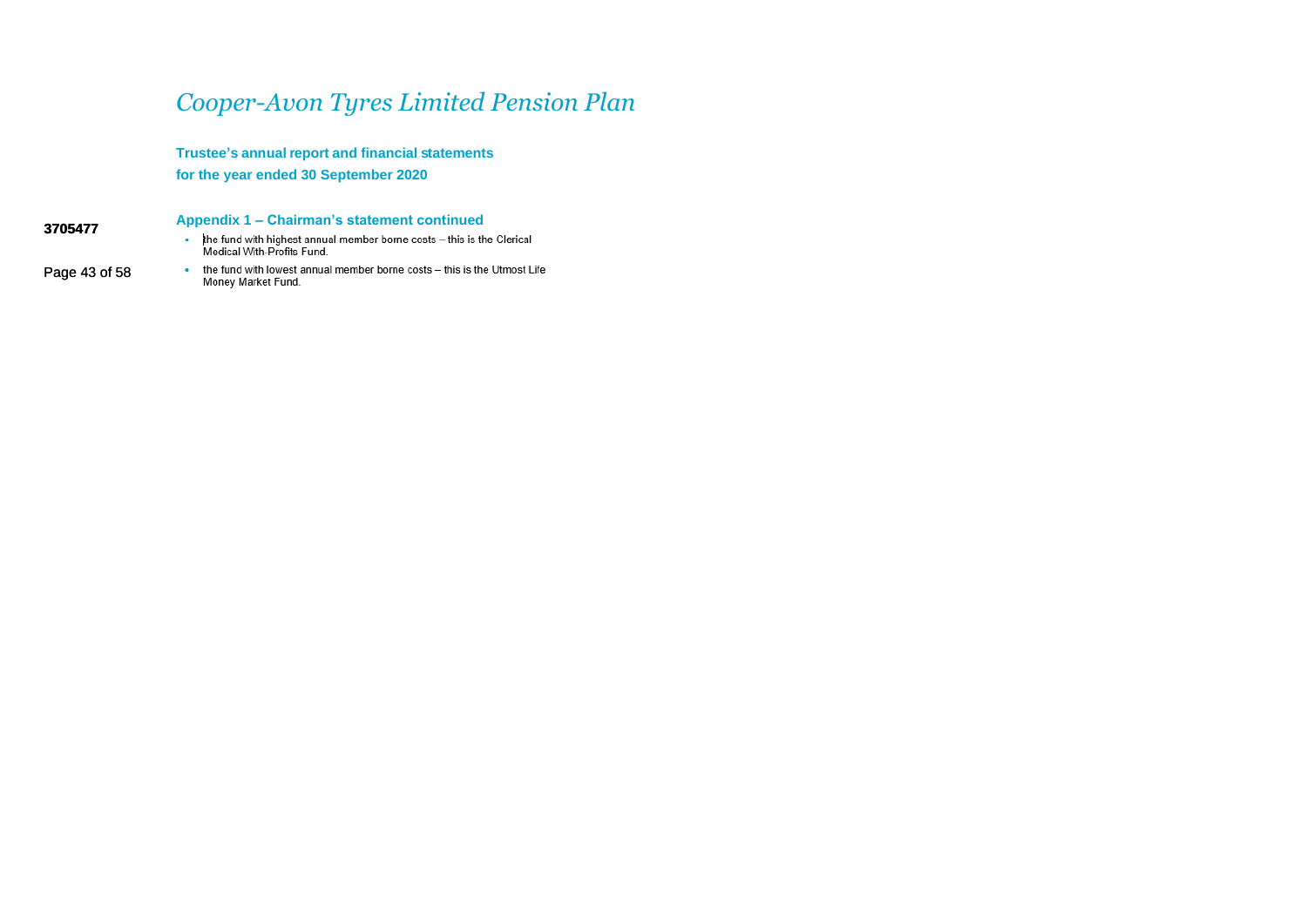Trustee's annual report and financial statements for the year ended 30 September 2020

### Appendix 1 - Chairman's statement continued Projected pension pot in today's money

**Utmost Multi-Asset Moderate** Santander Special Deposit Clerical Medical With Profits **Utmost Global Equity Fund Utmost Money Market Fund Fund Fund Before Years Before** After **Before** After **Before** After **Before** After After **vested** costs costs costs costs costs costs costs costs costs costs  $\mathbf{1}$ £7.000 £7,000 £7.100 £7.100 £7,000 £7,000 £7.100 £7,000 £6,900 £6,800  $\overline{3}$ £7,100 £6,900 £7,400 £7,200 £7,000 £7,000 £7,200 £6,900 £6,500 £6,600 5 £7.200 £6,900 £7.700 £7.400 £7.000 £7.000 £7.400 £6,900 £6,300 £6.200  $10$ £5,400 £7.500 £6,800 £8,500 £7,800 £7,000 £7,000 £7,700 £6,800 £5,700 15 £7,800 £6.700 £9,400 £8,300 £7,000 £7,000 £8,100 £6,700 £5,200 £4,800 20 £8,000 £6,600 £10,400 £8,800 £7,000 £7,000 £8,500 £6,600 £4.700 £4.200

#### **Notes**

- Values shown are estimates and are not guaranteed. The illustration does not indicate the likely variance and volatility in the possible outcomes from each fund. The numbers shown in the illustration are rounded to the nearest £100 for simplicity.
- $\bullet$ Projected pension pot values are shown in today's terms, and do not need to be reduced further for the effect of future inflation.
- Annual inflation is assumed to be 2.5%
- × The starting pot size used is £7,000. This is the approximate average (median) pot size for active members aged 44-years and younger (rather than using a whole membership average, we have taken this approach to provide a more realistic 20-year projection).
- The projection is for 20 years, which is the approximate duration that the youngest Plan member has until they reach the Plan's Normal Retirement Age.
- The starting salary and contribution rate (employer and employee) are assumed to be zero (0) as the Plan is closed to future contributions.
- The projected annual returns used are as follows (with these being the  $\bullet$ assumptions used by the providers for Statutory Money Purchase Illustration statements):
- . Utmost Life Multi-Asset Moderate Fund: 0.7% pa above inflation.
- Utmost Life Global Equity Fund: 2.0% pa above inflation.
- Santander Special Deposit Fund: 0.0% pa below inflation.
- Clerical Medical With-Profits Fund: 1.0% above inflation.
- Utmost Money Market Fund: -2.0% below inflation.
- . No allowance for active management outperformance has been made.

#### 5. Value for members assessment

Every year, the Trustee is required to assess the extent to which member-borne charges and transaction costs represent good value for members and to explain that assessment. There is no legal definition of 'good value', which means that determining this is subjective. The general policy of the Trustee in relation to value for member considerations is set out below.

The Trustee reviews all member-borne charges annually (including transaction costs where available), with the aim of ensuring that members are obtaining value for money, given the circumstances of the Plan. The Trustee notes that value for money does not necessarily mean the lowest fee, and the overall quality of the service received has also been considered in this assessment. The Trustee's adviser has confirmed that the Plan's fund charges are competitive for the types of fund available to members.

3705477

Page 44 of 58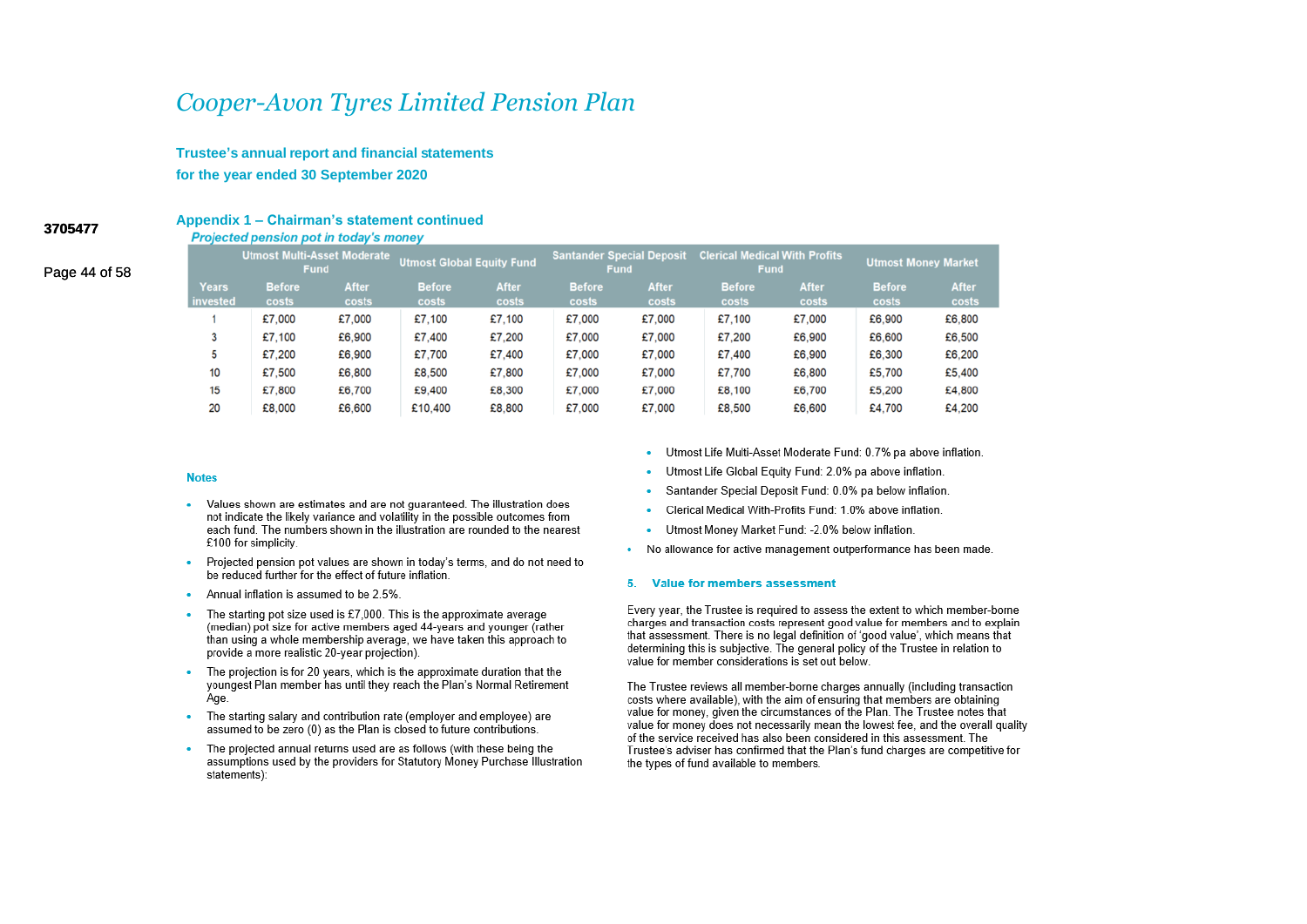Trustee's annual report and financial statements

for the year ended 30 September 2020

### Appendix 1 - Chairman's statement continued

Page 45 of 58

3705477

The date of the last review was 23 December 2019 when the Trustee's investment adviser reviewed the Utmost arrangement (the main AVC provider. with approximately 41% of the total AVC and other DC assets of c£1.0m). The review considered the options for the future investment of the Utmost AVC holdings including: the competitiveness of the fund charges: the risk profile and strategy of the Utmost funds; and the appropriateness of consolidation towards one of the Plan's other AVC arrangements. Following the review, the Trustee's accepted the recommendation that the uplifted value of AVCs previously invested in the Equitable Life With-Profits Fund should be moved to Utmost Life's default investment (the Investing by Age strategy).

As mentioned above a high-level review of the Plan's investment performance was undertaken by the Plan's advisor (LCP) during February 2021, which considered the Plan's AVC fund performance over the Plan year and has confirmed that funds have generally performed in line with the respective sector benchmarks. Consequently, no further action is required at this current time. As mentioned, the Trustee is currently considering the financial circumstances of the Plan and its future, before carrying out any further analysis.

AVCs for one Plan member with Santander is held in a cash account, which credits interest. It does not deduct explicit charges, so provides a potentially valuable capital quarantee. The Standard Life policy has only one member whose AVCs are invested in a With-Profits fund, which provides a quaranteed value at maturity

The Clerical Medical arrangement is the second largest AVC holding by fund value and member numbers. It provides a wide range of investment options for members and has a competitive charging structure, applying a 0.505% discount off its standard TERs.

The Trustee will work with its investment advisor to carry out a comprehensive review of the Plan's investments when this is feasible.

In carrying out the assessment, the Trustee also considers the other benefits members receive from the Plan, which include:

- the oversight and governance provided by the Trustee, including ensuring the Plan is compliant with relevant legislation, holding regular meetings to monitor the Plan and addressing any material issues that may impact members:
- the range of investment options available to the Plan's DC membership;  $\sim$
- the quality of communications delivered to members:
- the quality of support services; and  $\sim$
- the efficiency of administration processes and the extent to which the administrator has met or exceeded its SLAs.

As detailed in the earlier section of this Statement covering the processing of core financial transactions, the Trustee is comfortable with the quality and efficiency of the administration processes.

The Trustee believes the transaction costs provide value for members, as the ability to transact forms an integral part of the investment approaches and expect this to lead to greater investment returns net of costs over time

Overall, the Trustee believes that members of the Plan receive reasonable value for money for the charges and cost that they incur. The Trustee aims to improve this in future by :

- continuing to monitor the costs borne by members, with a comprehensive review of the Plan's investments to be carried out once the Plan's financial future is determined:
- continuing to monitor the member experience with the Plan's administrator. (LCP), to ensure its service levels remain at current high levels; and
- continuing to ensure that Trustee training is kept up to date, including developments in both DB and DC matters.

#### 6. Trustee knowledge and understanding ("TKU")

The Plan's Trustee is required to maintain appropriate levels of knowledge and understanding to run the Plan effectively. The Trustee has measures in place to comply with the legal and regulatory requirements regarding knowledge and understanding of relevant matters, including investment, pension and trust law. Details of how the knowledge and understanding requirements have been met during the period covered by this Statement are set out below.

The Trustee, with the help of its advisers, regularly considers training requirements to identify any knowledge gaps. The Trustee's advisers proactively raise any changes in governance requirements and other relevant matters as they become aware of them. The Trustee's advisers typically deliver training on such matters at Trustee meetings if they are material. During the period covered by this Statement, the Trustee received training on a number of topics including:

CMA review and setting objectives for investment advisers (November 2019) - delivered by the Plan's fiduciary manager, SEI;